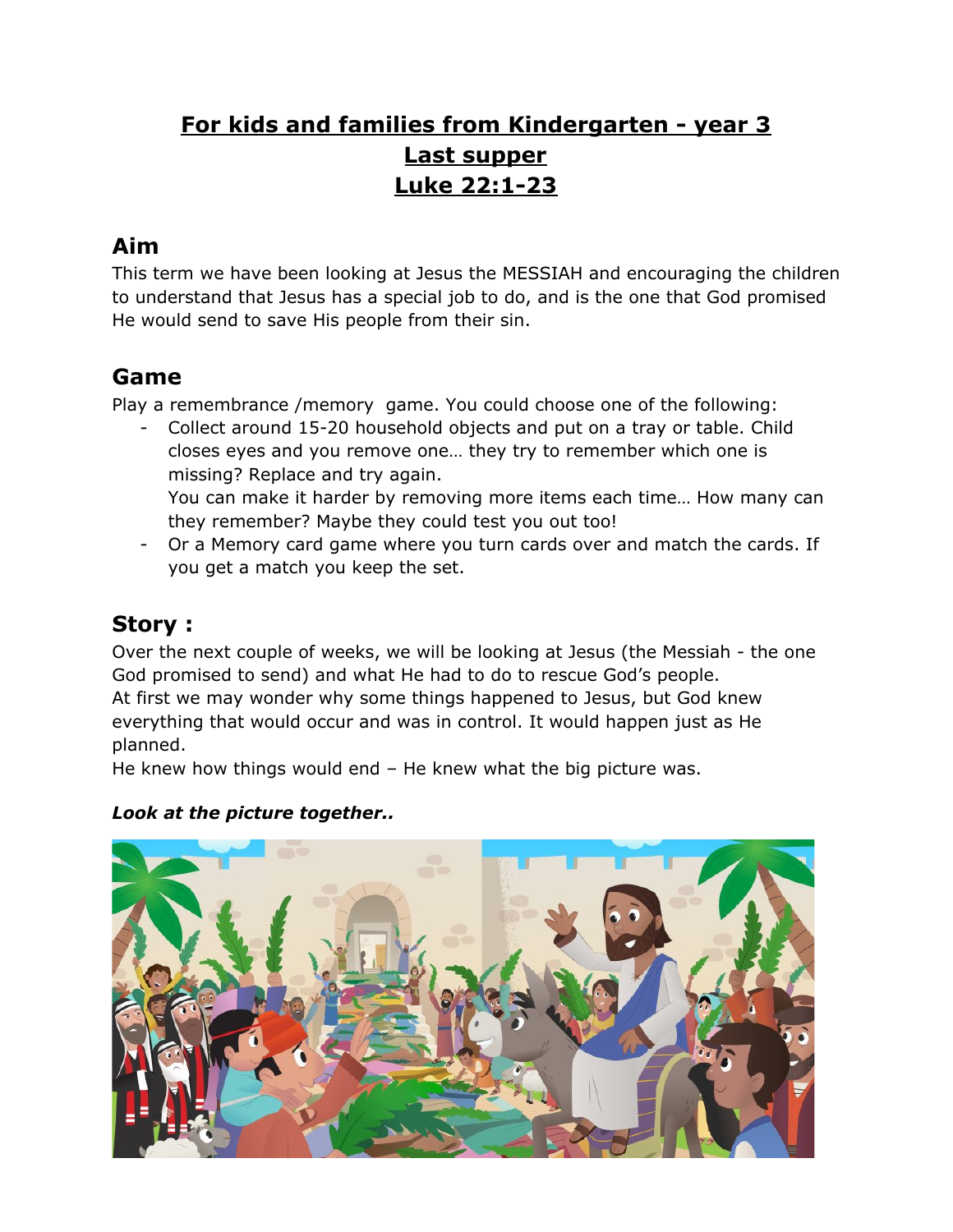Ask the children what the picture reminds them about. - Hopefully they will remember that last week we learnt about Jesus entering Jerusalem.. The people celebrated because they thought the promised Messiah had come, but they really didn't understand what that meant and what was to happen.

Was everyone happy to see Jesus coming into Jerusalem? No. The Pharisees were jealous of Jesus and wanted to kill him.

It was time for Jewish people to celebrate a special festival together. The *Passover* was a very special time for them to get together and remember how God had rescued His people from slavery hundreds of years ago. Each year they would prepare a special meal and share it together, remembering that God had done some amazing miracles to save the Israelites and bring them to their own special land.

Jesus and his followers were Jewish people too, and so would have wanted to celebrate this very special festival too.

This celebration was going to be a very special one for them ….

*Watch the youtube animated movie clip by clicking on the link:* ( K/1 class watched part one last week)

### **The Story of Easter (The Last [Supper\)](https://www.youtube.com/watch?v=SigoALSS1R8)**

So Jesus and his friends were eating together to remember how God had saved his people from slavery..

But now Jesus was giving his friends and followers a new thing to do to remember how he was going to save God's people (again)…

Read Luke 22:19 (we usually use the CEV)

*19 Jesus took some bread in his hands and gave thanks for it. He broke the bread and handed it to his apostles. Then he said, "This is my body, which is given for you. Eat this as a way of remembering me!"*

Jesus was going to die so that everyone who believes in Him is forgiven, He saves us all by dying for us… and this is what He wants his friends, and all of us, to remember..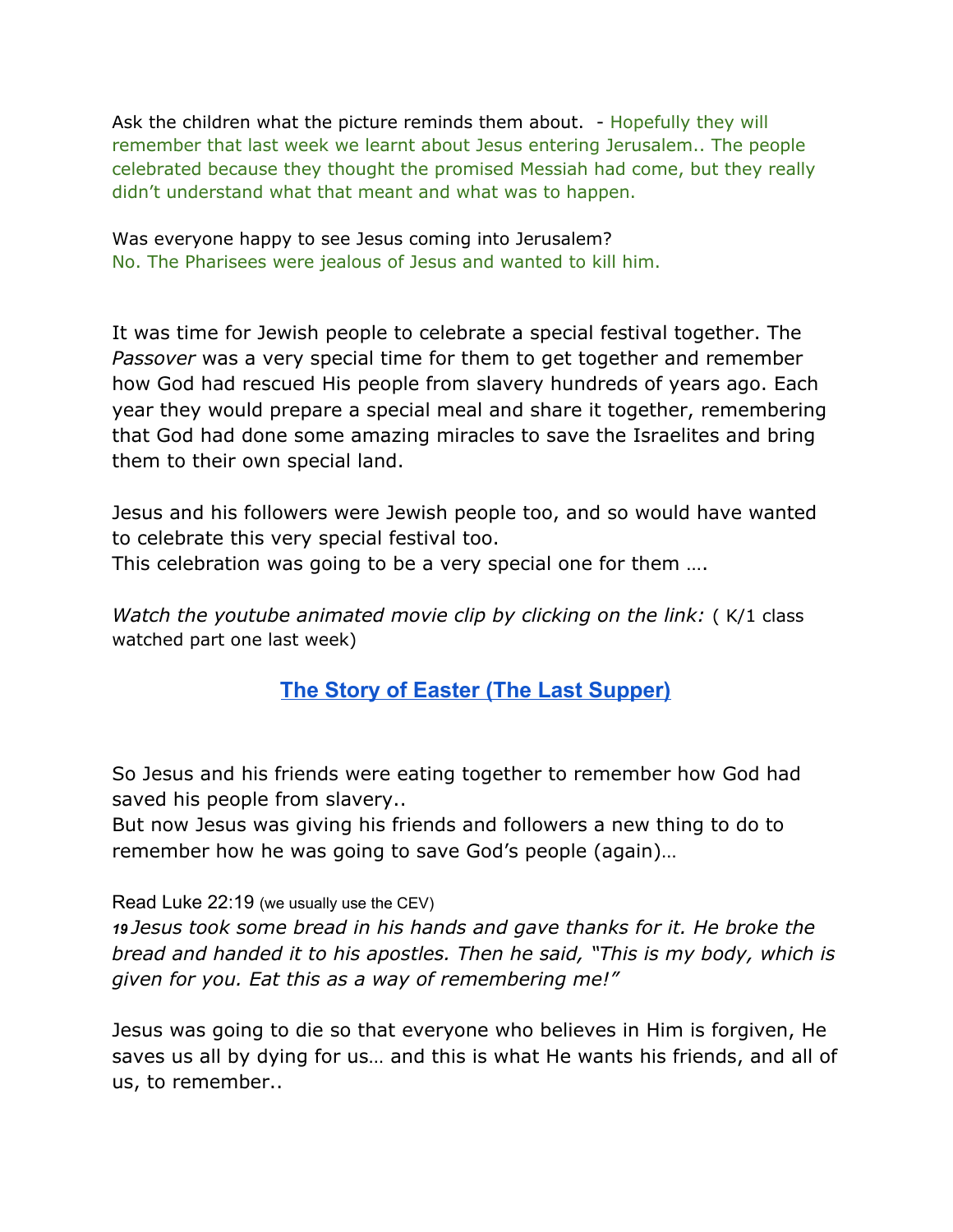Read Luke 22:20

*After the meal he took another cup of wine in his hands. Then he said, "This is my blood. It is poured out for you, and with it God makes his new agreement.*

So Jesus is telling His disciples that the bread and the wine are now a new way to remember what He is going to do … how He is going to rescue God's people.

So God had a rescue plan for His people… It involved the one He promised He would send - His *Messiah*.

What did He need to rescue His people from? From the punishment we deserve because of our sin.

How did He plan to rescue them? Jesus was going to die for them, and for us all.

What do we need to remember? We need to remember what Jesus did for us, that He rescued us.

#### **Pray together:**

Thanking God for sending Jesus to rescue us.

And asking Him to help us to remember what He has done for us all.

#### **Craft**

For this week's craft with your child you could recreate the last supper and make some (bread/damper/ pikelets) they are like flat bread. Eat roast lamb (if you have some!!!), flat bread (That you make) and red juice/or water.

How to make [Unleavened](https://www.alyonascooking.com/unleavened-bread-matzah/) (or Flat) bread

How to make [homemade](https://www.tasteofhome.com/recipes/basic-homemade-bread/) Bread